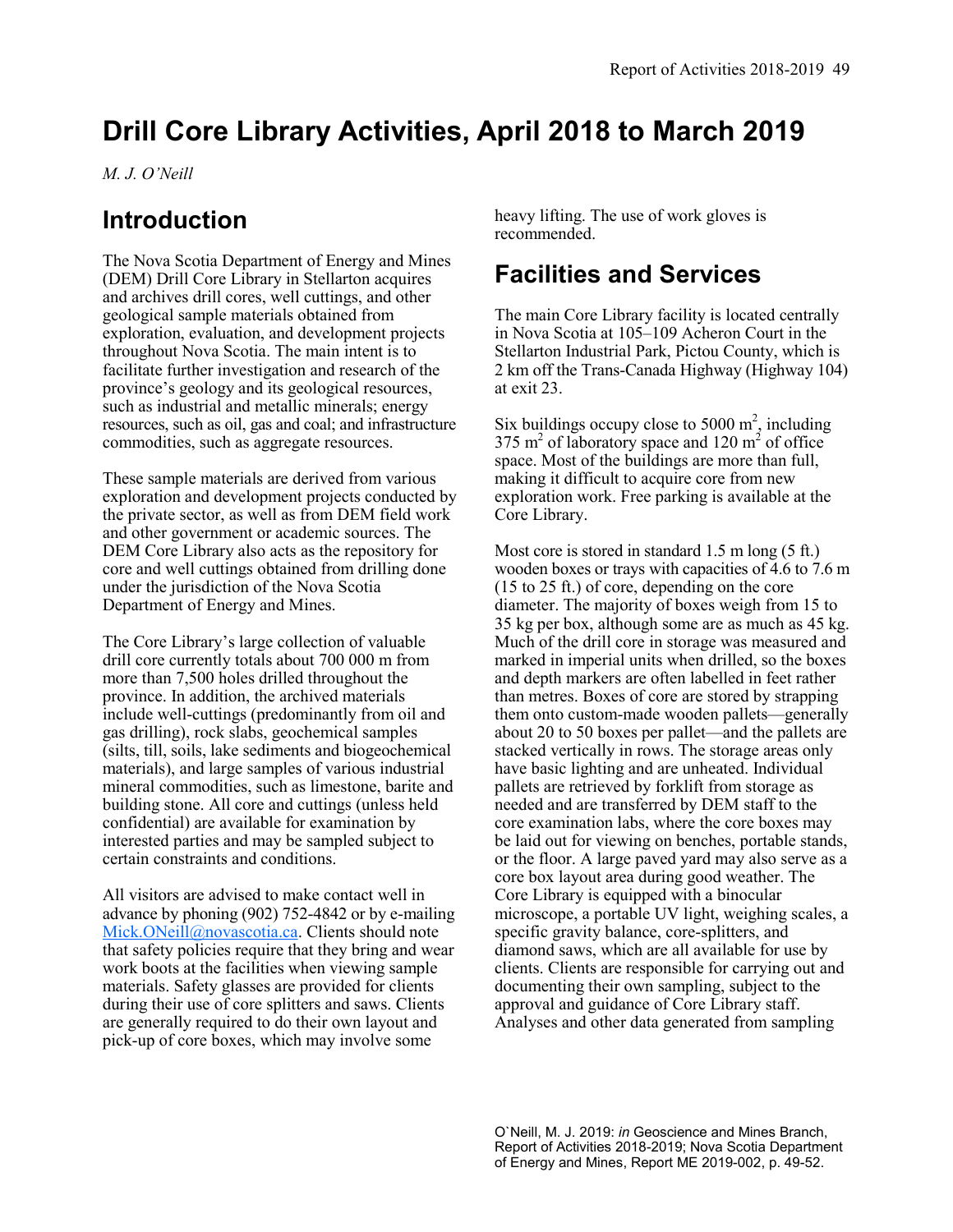must be forwarded by clients to Core Library staff by e-mail within 60 days of sampling.

In the summer of 2016, the Nova Scotia Mineral Incentive Program, using funds left over from the 2015-16 program, funded the purchase of an XRF analyzer by the Nova Scotia Prospectors Association (NSPA). It is a Niton XL3t 950 GOLDD+ Mining XRF analyzer with Soils and Mining Modes. It will be capable of analyzing up to 37 elements with the additional purchase of REE Element Suite (Y, La, Ce, Pr, Nd, U and Th) in the Mining Mode.

The XRF analyzer is owned by the NSPA, which will oversee its use and handle all bookings for the unit. The analyzer is stored at the Nova Scotia Department of Energy and Mines Drill Core Library in Stellarton. The analyzer will only be used to test samples from Nova Scotia. The analyzer will not be rented or provided to a third party for a fee. The department will be provided with results and location data for all samples run on the unit.

A small reference library area with tables, chairs and a microfiche reader/scanner/printer is available for clients and staff. The library collection includes a complete set of microfiche for older exploration Assessment Reports, Open File Reports and Maps. The Geoscience and Mines Branch no longer microfilms any reports; all Assessment Reports received and released from confidential status have been electronically scanned and are now available free of charge as downloadable PDFs via NovaScan on the Branch website. Unpublished information (logs, sections, maps, reports, analyses etc.) is available at the Core Library for some drillholes.

A public WiFi Internet connection is now available at the Core Library.

#### **New Acquisitions and Re-organization of Core Storage**

The Core Library acquired core from six drillholes between April 1, 2018, and March 31, 2019. Some quick notes on these holes are mentioned here, as they have not been properly catalogued for the Core Hole Database yet.

Core from two holes was picked up from the Ingonish area, from the Globex Mining Enterprises

drilling in 2008. Both holes were drilled in the Faribault Brook area, Inverness County.

Core from two holes was retrieved from drilling done by John Wightman. The core included three pallets of hole ER-17-02, drilled at Egypt Road in Yarmouth County, and seven boxes of the mineralized section of hole DOM-15-01, drilled at Dominique, also in Yarmouth County.

Core from two holes, drilled in 2016, was brought to the Library from drilling done by Glencoe Resources at Glencoe, Cape Breton Island.

Additionally, fifteen boxes of core were brought back to the Core Library from Saint Mary's University. This core was part of the Chaswood Formation, Cretaceous rocks drilled in 1997 by Kaoclay Resources and in 2002 by the GSC and Saint Mary's University. This core has been extensively studied by David Piper and Georgia PePiper.

Finally, some more rocks, slabs, and powders were received from Sandra Barr of Acadia University on projects Sandra has conducted in Nova Scotia over the last thirty years.

Drill core donated to the Core Library is often in poor condition due to neglect and poor stewardship. Everyone should be aware that the *Mineral Resource Regulations* under the *Mineral Resources Act* state that drill core must be retained in standard core boxes at the drill site or at a core storage facility and that precautions must be taken to secure the drill core against weather and vandalism. The boxes should be identified with weatherproof labels that indicate the drillhole number, core interval represented, and the date and name of the company for which the drill core was obtained.

Students were hired for the last four years at the Core Library to catalogue the approximately 150 pallets of non-core material and the cabinets of geochemical samples. The Core Library contains numerous soil, till, rock, and many other types of samples. When the cataloguing is complete, a separate database will be created to capture this information and released to the public.

## **Client Activity**

Clients typically include private sector geologists and prospectors working in the mineral exploration sector or in the oil and gas sector, as well as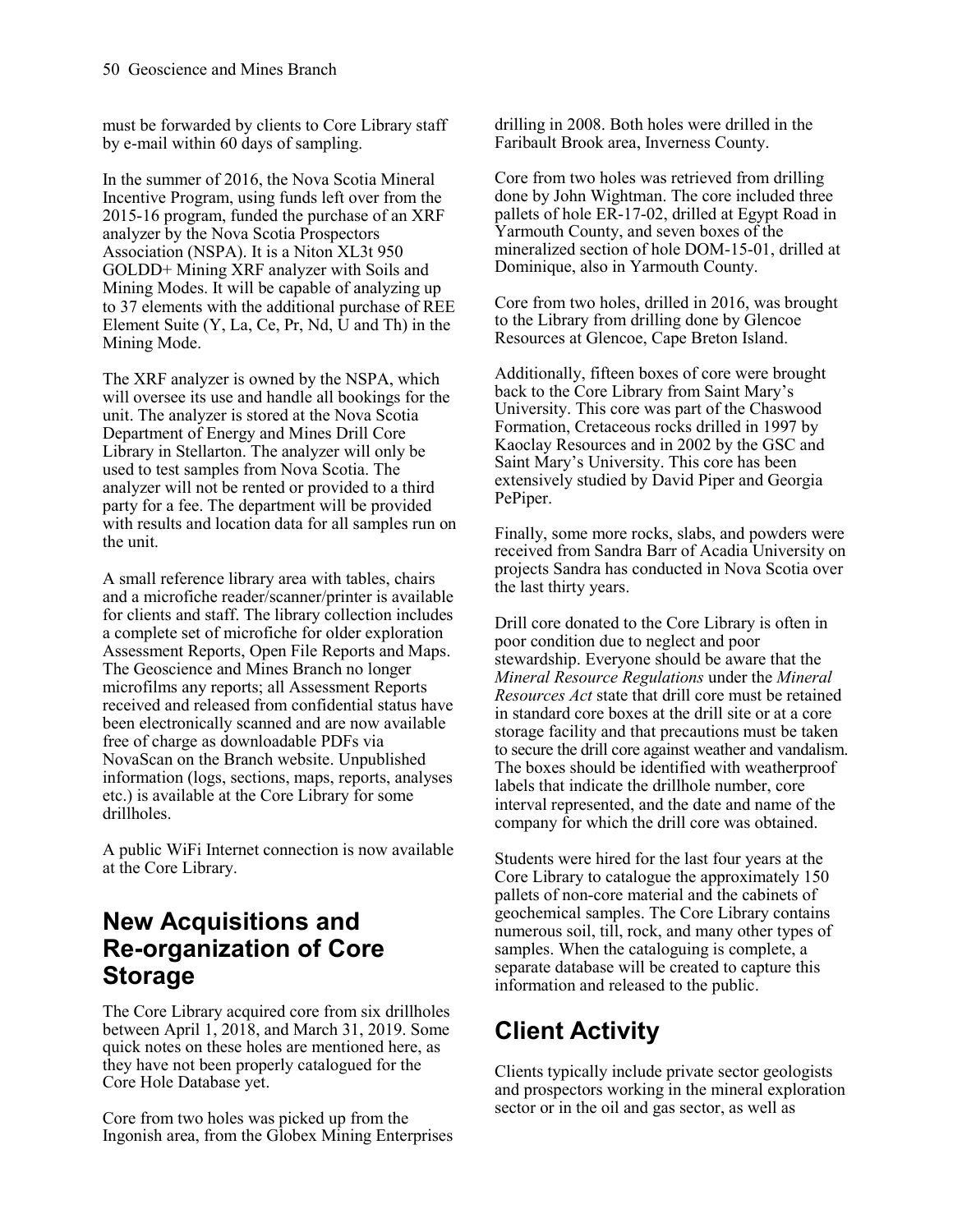| Year | Person days:<br>lab activities | Person days:<br>other visitors |
|------|--------------------------------|--------------------------------|
| 2009 | 72                             | 48                             |
| 2010 | 225                            | 55                             |
| 2011 | 110                            | 36                             |
| 2012 | 155                            | 50                             |
| 2013 | 141                            | 48                             |
| 2014 | 106                            | 30                             |
| 2015 | 183                            | 39                             |
| 2016 | 120                            | 69                             |
| 2017 | 80                             | 49                             |
| 2018 | 171                            | 47                             |

**Table 1.** Client Activity at the Core Library in recent years.

geologists with the Geological Survey of Canada and DEM (Geoscience and Mines Branch). University students and research staff, consultants, architects and engineers also make use of the facilities.

Client activity for period was 171 person-days for use of core, cuttings or other samples. An additional approximately 47 person-days was for various reasons, including access to information and equipment, including the XRF, which arrived in the Core Library in the summer of 2016 (Table 1). The figures should not be analysed too critically as many factors influence the number of clients and the days spent in the lab.

#### **Core Library Database**

The department's Drill Core Database provides basic information on all drill core held at the Core Library facilities, including operational data such as storage location and number of boxes per hole. The Drill Core Database is linked to the Drillhole Database, which provides more detailed information about each hole and includes links and references to logs, maps and reports.

The Drill Core Database can be searched by single or multiple fields, for example by place name, company name, hole number, map sheet, or year. The database is updated continually, and at the end of March 2019 it contained records for

approximately 6,690 surface holes having core or cuttings in the Core Library. There are also nearly 600 underground and offshore holes stored at the Core Library. An on-line version of the Drill Core Database ([https://gesner.novascotia.ca/dcdh/](https://gesner.novascotia.ca/dcdh/core_querysearch/corequerysearch.aspx) [core\\_querysearch/corequerysearch.aspx\)](https://gesner.novascotia.ca/dcdh/core_querysearch/corequerysearch.aspx), based on Microsoft SQL Server, was released in 2016.

Queries should be directed to the Core Library geologist for all drill core information and core data searches. Even with the new and updated holes recently added to the database, there are still holes in the Core Library's collection of archived core for which data are not yet available in the Drillholes Database or for which a match has not yet been identified.

#### **Drillholes Database**

As of March 31, 2019, the department's Drillholes Database contained records for 27,840 surface drill holes. Approximately 10,000 new holes have been added to the Drillholes Database in the last nine years.

The lack of co-ordinates in many older Assessment Reports, where drillhole collars were referenced only to a local grid, resulted in inaccurate or missing data in the database. Using the GIS software program ArcMap, maps from these reports were scanned and georeferenced to determine the required co-ordinates for the drillhole collar locations. Over the last nine years 3,600 existing records were updated with better collar locations.

Over the course of about 100 years ending in 1996, the government of Nova Scotia operated a diamond drilling division that drilled 8,048 holes, either as a contractor to the mining and other industries or for its own purposes. While much of these data are already in the Drillholes Database, there is a need to capture information for holes that have not yet been included. To this end, a spreadsheet is being populated with existing data from the Drillholes Database and from *Drilling Logs of Government Core Drills* to use as a tool to identify what data remain to be found or updated. The Core Library contains survey data for some of the more recent government drilling (1975 to 1996), and these data are being added to the Drillholes Database to give more accurate collar locations for some holes.